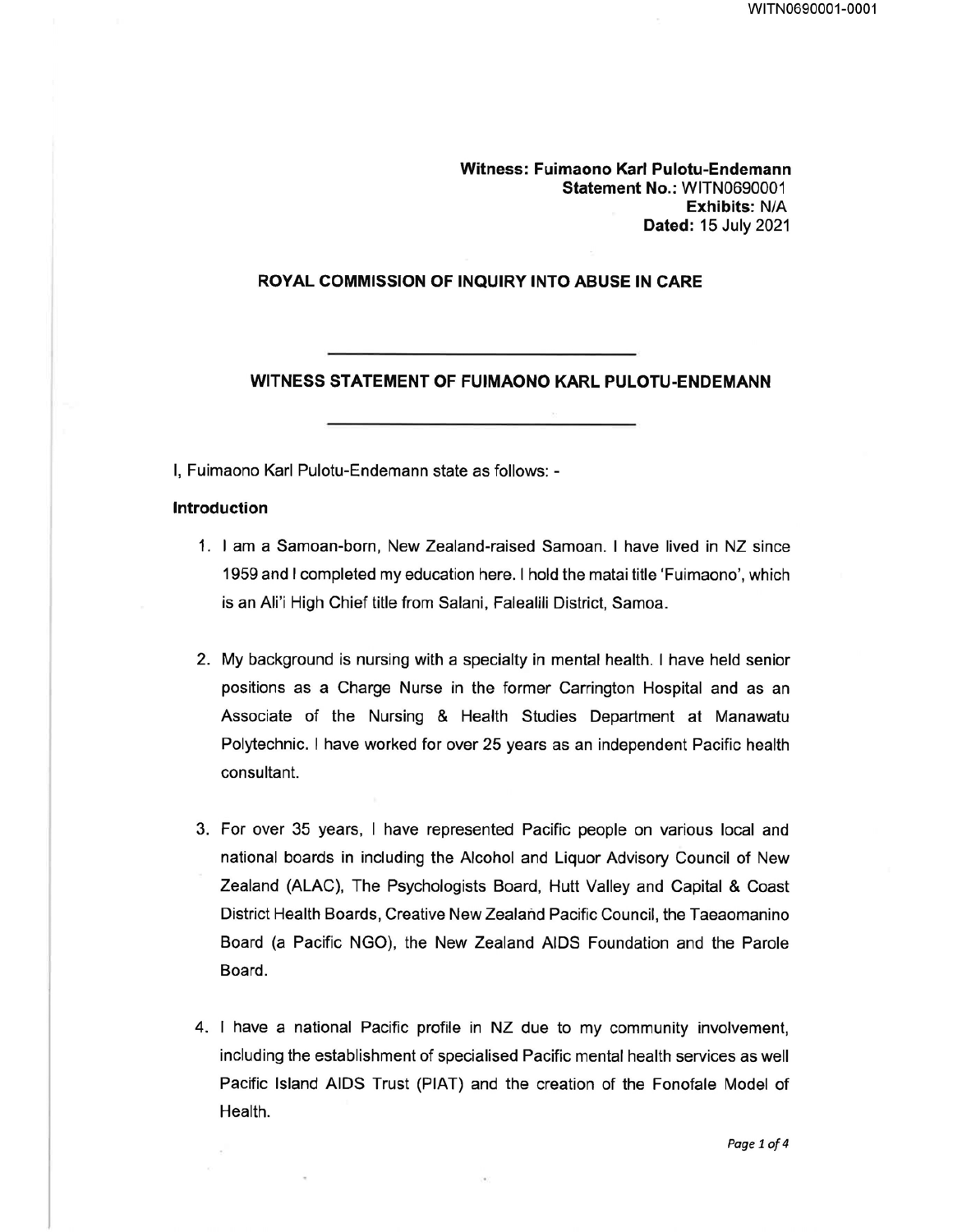- 5. I have been a Justice of the Peace for over 30 years and was awarded the MNZM for Public Health in the 2001 New Year's Honours.
- 6. Currently, my passion and preference is to develop Pacific mental health and wellness awareness through working directly with Pacific communities. I am working with low decile Primary schools in South Auckland on mental health and wellbeing initiatives that bring together Pacific parents, families and teachers.

### Public Hearing - 'Tulou - Our Pacific Voices'

- 7. I have been asked by the Royal Commission of Inquiry into Abuse in Care (the Inquiry) to participate as part of the public hearing on Pacific people's experience of abuse in care, 'Tulou — Our Pacific Voices' ("the Hearing").
- 8. I have been asked specifically to provide my views as part of the Talanoa Panel discussion on 'Pathways into care' and have been asked to provide my views on the following topics and questions:
	- a) How can we build safe spaces in Pacific communities to share information about mental health, care and protection and justice for our children and young people?
	- b) What do Pacific communities need to understand about the care and protection, mental health, transitional justice and disability support systems in New Zealand?
	- c) How can Pacific families and communities better support each other to prevent our Pacific children from going into care?
	- d) How can we ensure that Pacific children are given the opportunities to grow their knowledge and understanding of their culture and language if they go into care?
	- e) How can we hold caregivers accountable for their actions of abuse and/or neglect towards Pacific children's cultural wellbeing and needs?
	- f) What does a care system/justice system/mental health system underpinned by Pacific values look like?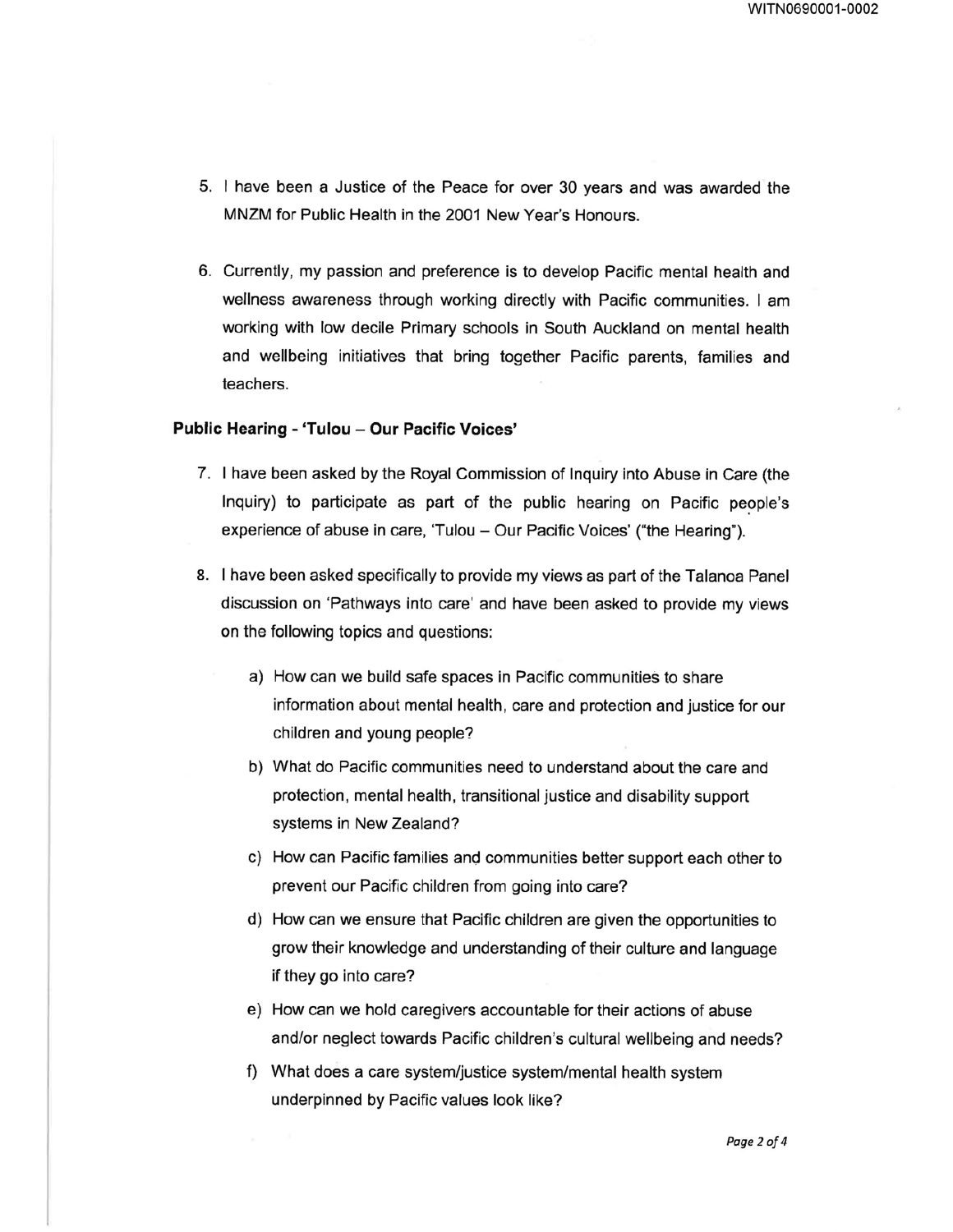9. I believe that my cultural and academic background and experience qualify me to participate as an expert witness on the Talanoa Panel discussion.

# **Statement of Truth**

This statement is true to the best of my knowledge and belief and was made by me knowing that it may be used as evidence by the Royal Commission of Inquiry into Abuse in Care, Abuse, and Abuse in Care, Abuse in Care, Abuse in Care, Abuse in Care, Abuse in Care, Abuse in Care, Abuse in Care, Abuse in Care, Abuse in Care, Abuse in Care, Abuse in Care, Abuse in Care, Abuse in Care, A

|                     | GRO-C |  |
|---------------------|-------|--|
| Signe               |       |  |
| Dated: 15 July 2021 |       |  |